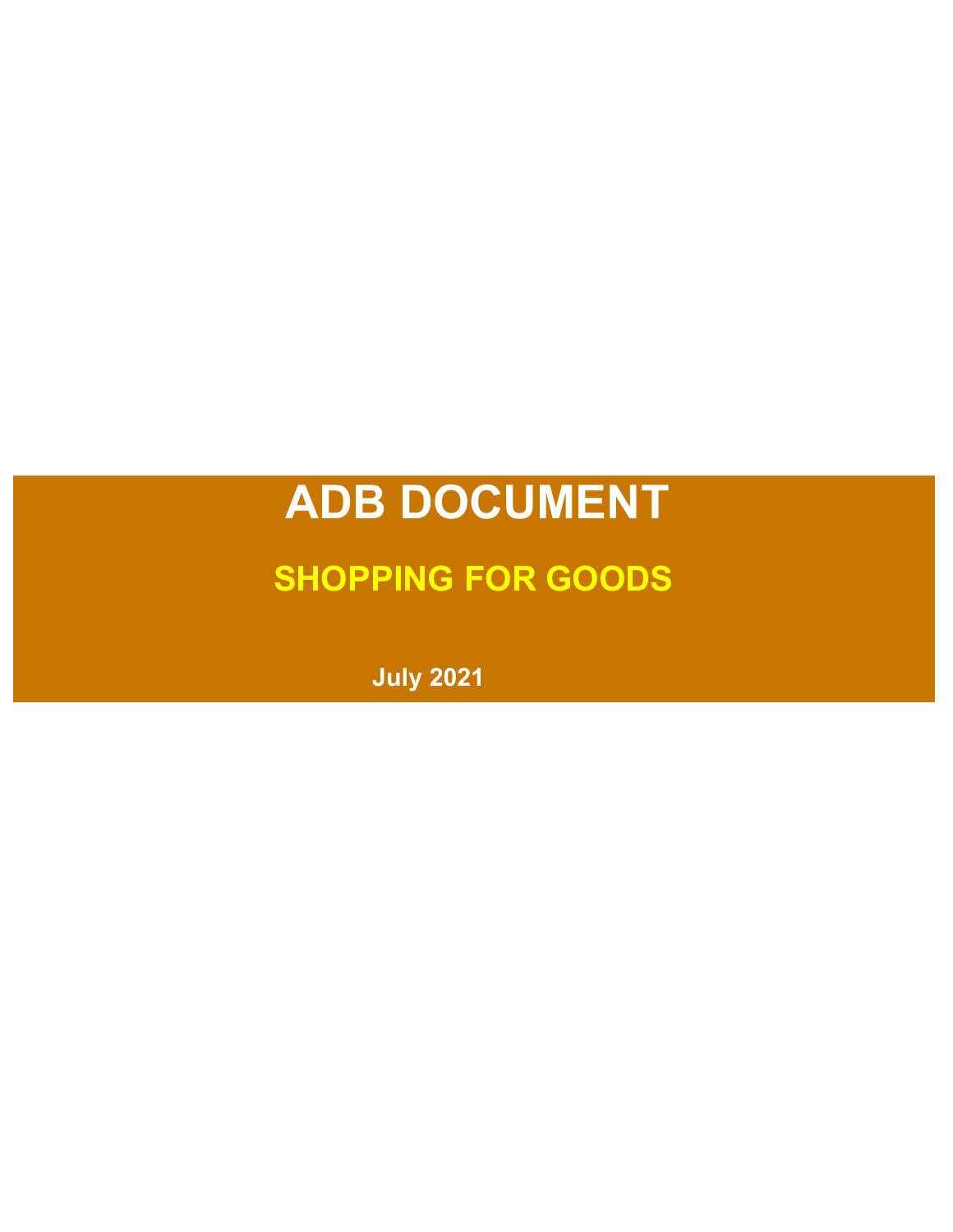# **SHOPPING FOR GOODS**

## **REQUEST FOR QUOTATION (RFQ)**

#### **Project Title:** Tonga Outer Island Renewable Energy Project (OIREP), Phase 4

#### **Source of Funding:** Asian Development Bank

**Contract Ref:** SHO-P4-METERS-01: Single and Three Phase Static Meters.

**Date of Issue of Request:** 30.06.2021

#### **To: Whom It May Concern.**

Dear Sir / Madam.

1. The Ministry of Meteorology, Energy, Information, Disaster Management, Climate Change and Communications (MEIDECC) (Purchaser), as part of the new electricity network component for OIREP, Phase 4, requests you to submit price quotation(s) for the supply of the following items:

| ltem | <b>Material Description</b>                                            | <b>Qt</b> |
|------|------------------------------------------------------------------------|-----------|
|      | Single Phase Static Electronic Meters + Aluminium Electric Meter Boxes | .970      |
|      | Three Phase Static Electronic Meters + Aluminium Electric Meter Boxes  | 30        |

- 2. If you, however, have been associated with the firm that prepared the design, and specifications of the contract that is subject of this procurement, you shall be disqualified.
- 3. To assist you in the preparation of your price quotation we enclose the necessary technical specifications and required quantities.
- 4. You must quote for all the items under this request. Price quotations will be evaluated for all the items together and contract awarded to the firm offering the lowest evaluated total cost of all the items.
- 5. Your quotation must be signed, scanned, and submitted electronically to the following email address:

| <b>Purchaser's Address</b> | Dr. Tevita Tukunga, Director, Energy Division, MEIDECC |
|----------------------------|--------------------------------------------------------|
| Email:                     | ttukunga@gmail.com                                     |
| Telephone:                 | +676 20100                                             |

- **6.** Your quotation in duplicate and written in **English** language, should be accompanied by adequate technical documentation and catalogue(s) and other printed material or pertinent information (in English language) for each item quoted, including names and addresses of firms providing after-sales service facilities in **Kingdom of Tonga**.
- **7.** The deadline for receipt of your quotation(s) by the Purchaser at the address indicated in Paragraph 3 is: **14/07/2021.**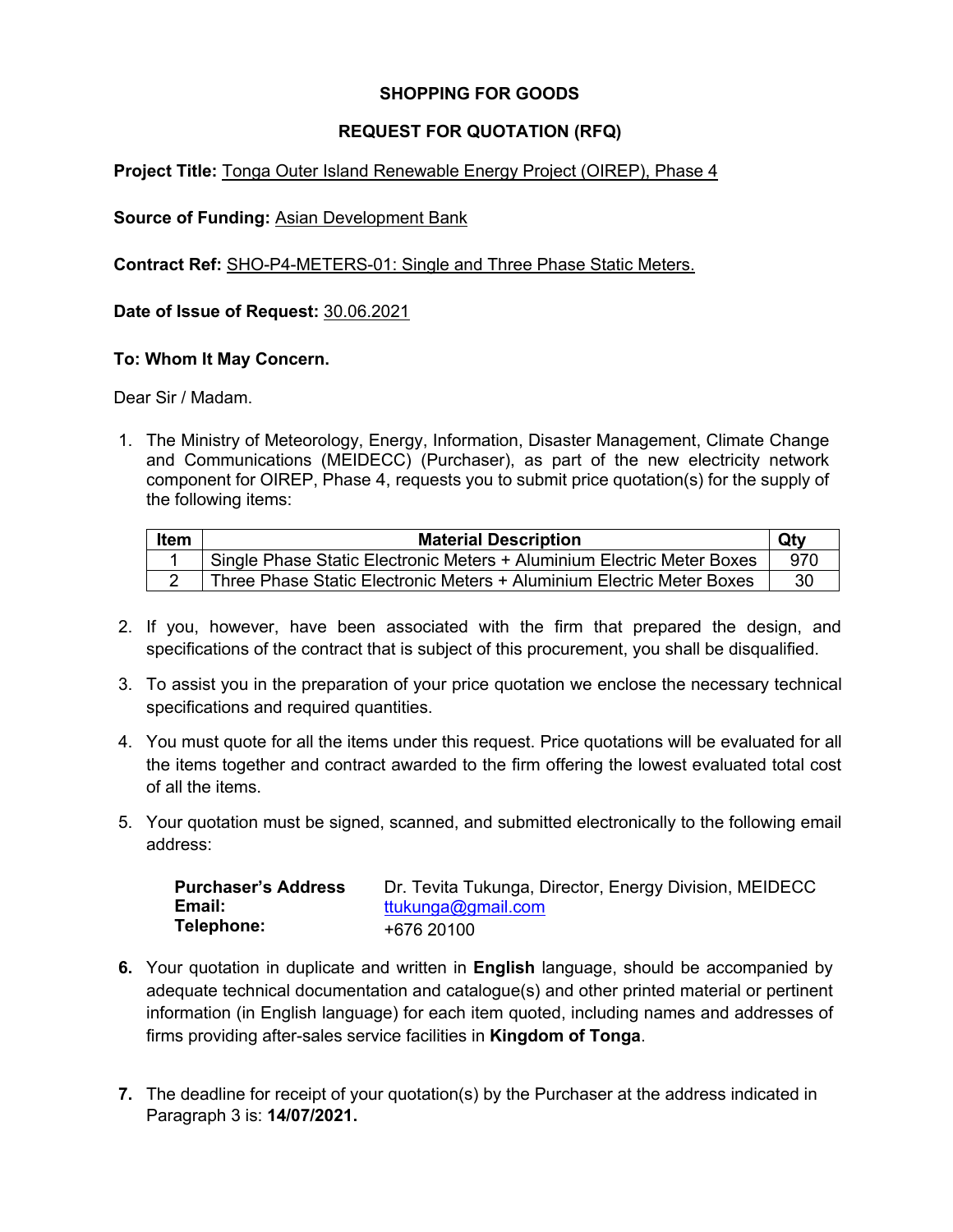- 8. Quotations should be accompanied by a detailed list of the proposed materials along with their make and model.
- 9. You shall submit only one set of quotations for the above item(s). Your quotation must be typed or written in indelible ink and shall be signed by you or your authorized representative. Without a signature in your Form of Quotation, your quotation will not be considered further.
- 10. Your quotation(s) should be submitted as per the following instructions and in accordance with the attached form of Contract. The attached Terms and Conditions of Supply is an integral part of the Contract.
	- **a.** PRICES: The prices should be quoted for the supply and delivery to: CIF to Tonga (International Wharf). Prices shall be quoted in **USD currency.**
	- b. EVALUATION OF QUOTATIONS: Offers determined to be substantially responsive to the technical specifications will be evaluated by comparison of their prices. An offer is not substantially responsive if it contains material deviations or reservations to the terms, conditions, and specifications in this Request for Quotation, and it will not be considered further. The Purchaser will evaluate and compare only the quotations determined to be substantially responsive. In evaluating the quotations, the Purchaser will adjust for any arithmetical errors as follows:
		- i. where there is a discrepancy between amounts in figures and in words, the amount in words will govern;
		- ii. where is a discrepancy between the unit rate and the line item total resulting from multiplying the unit rate by the quantity, the unit rate as quoted will govern; and
		- iii. if a Supplier refuses to accept the correction, his quotation will be rejected.

Please note that the importation of hardware associated with this work shall be exempt of import taxes or duties in Tonga.

- c. AWARD OF PURCHASE ORDER. The award will be made to the bidder offering the lowest evaluated price and that meets the required standards of technical and financial capabilities. The successful bidder will sign a Contract as per attached form of contract and terms and conditions of supply.
- d. VALIDITY OF THE OFFER: Your quotation(s) should be valid for a period of sixty (60) days from the deadline for receipt of quotation(s) indicated in Paragraph 5 of this Request for Quotation.
- e. If you withdraw your quotation during the validity period and/or refuse to accept the award of a contract when and if awarded, then you will be excluded from the list of Suppliers for the project for two years.
- 11. Further information can be obtained from:

Dr. Tevita Tukunga, Director, Energy Division, MEIDECC E-mail: ttukunga@gmail.com Telephone: +676 20100.

12. The bidder whose quotation has been accepted will be notified of the award of contract through the Letter of Acceptance issued by the Purchaser.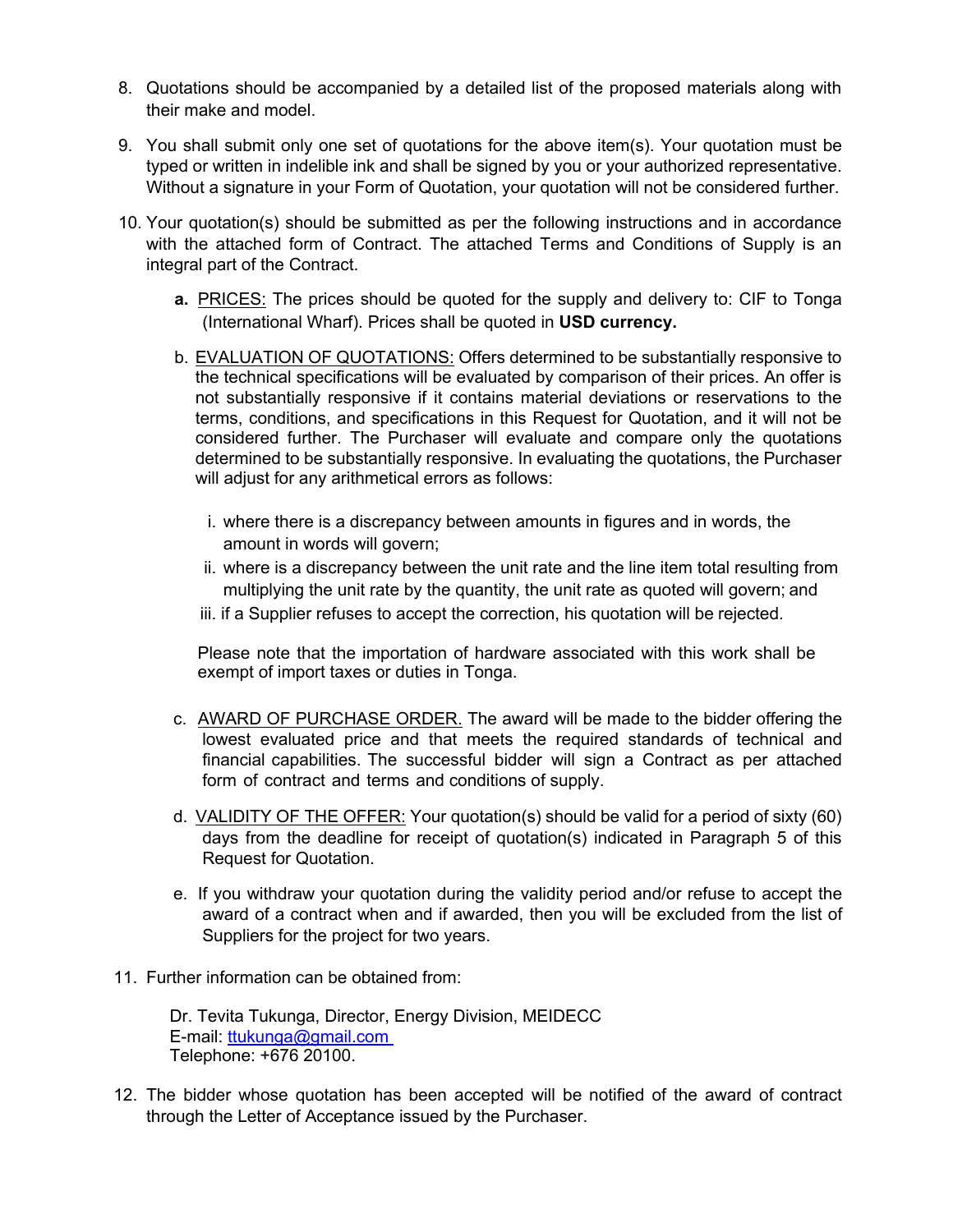- 13. The Purchaser intends to apply funds from the Asian Development Bank (ADB) for eligible payments under the Purchase Order resulting from this RFQ.
- 14. Under ADB's Anticorruption Policy bidders shall observe the highest standard of ethics during the procurement and execution of such contracts. ADB will reject a proposal for award, and will impose sanctions on parties involved, if it determines that the bidder recommended for award or any other party, has engaged in corrupt, fraudulent, collusive, or coercive practices in competing for, or in executing, the Contract. At the time of submission of your quotation, you should not be in ADB's sanctions list.
- 15. Please confirm by e-mail the receipt of this request and whether or not, you will submit the price quotation(s).

Sincerely,

Dr. Tevita Tukunga Director, Energy Division **MEIDECC**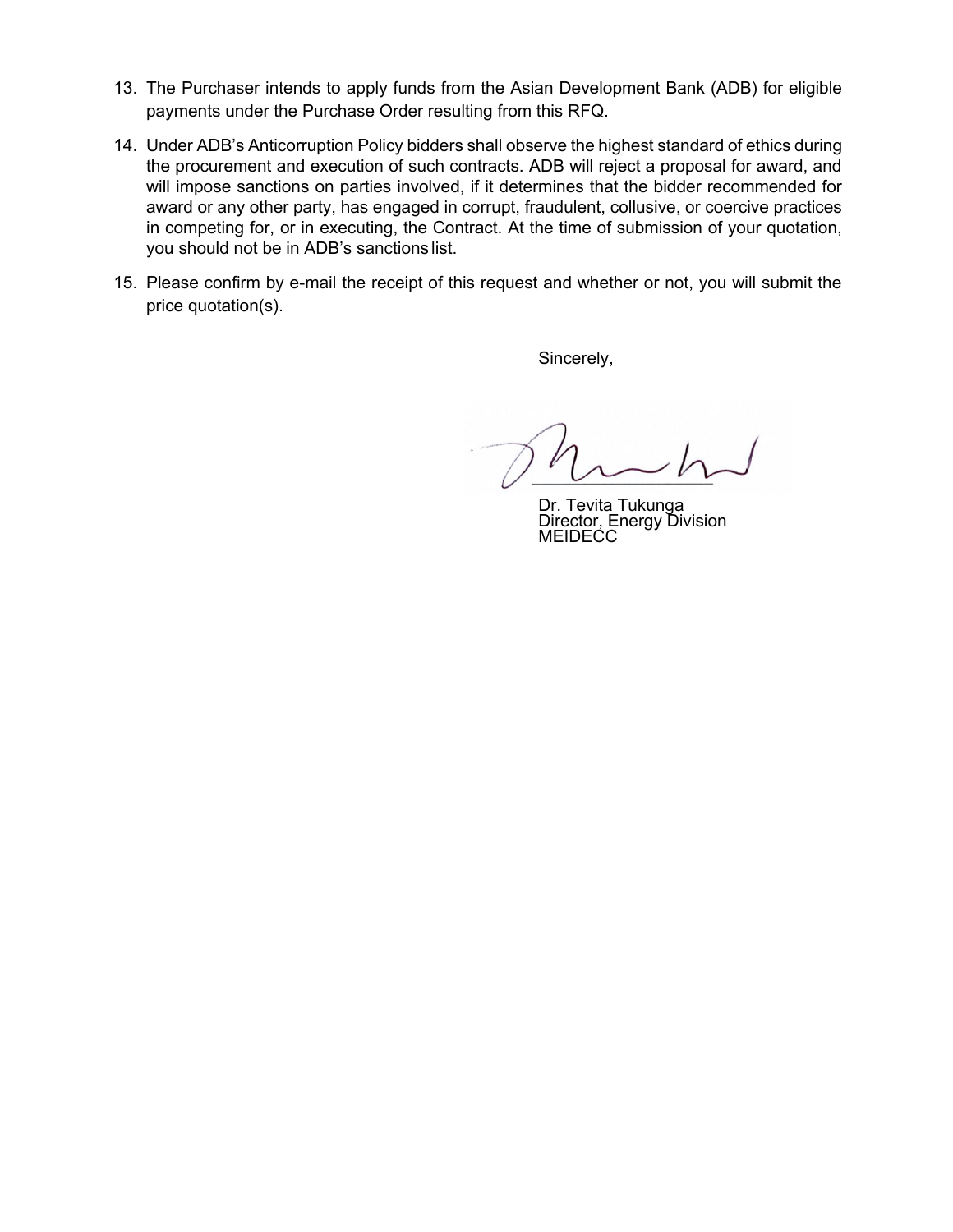#### **FORM OF QUOTATION**

To: MEIDECC.

Level 4, Sanft Building, Corner of Taufa'ahau and Wellington Roads, Nuku'alofa, Tonga.

We offer to execute the **SHO-P4-METERS-01: Single and Three Phase Static Meters** in accordance with the Conditions of Contract accompanying this Quotation for the Contract Price of (amount in words and

numbers) (US\$ \_\_\_\_\_\_).

We propose to complete the delivery of Goods described in the Contract within the following Delivery Time from the Date of Signing of the Contract.

| Lot $#$        | <b>Item</b>                                                                           | Qty     | Unit<br><b>Price</b> | Total<br><b>Price</b> | <b>Installation Time</b>                                                               |
|----------------|---------------------------------------------------------------------------------------|---------|----------------------|-----------------------|----------------------------------------------------------------------------------------|
|                |                                                                                       | (Units) | US\$                 | US\$                  |                                                                                        |
|                | <b>Supply Single Phase</b><br>Static Meters + Aluminium<br>Electric Meter Boxes       | 970     |                      |                       | Fully supplied and<br>delivered to Tonga within<br>4 Months after Contract<br>Signing. |
| $\overline{2}$ | <b>Supply Three Phase</b><br>Static Meters + Aluminium<br><b>Electric Meter Boxes</b> | 30      |                      |                       | Fully supplied and<br>delivered to Tonga within<br>4 Months after Contract<br>Signing. |
|                | Total                                                                                 | 1,000   |                      |                       |                                                                                        |

Prices and Schedules for Installation (see technical specification for specific details):

This Quotation and your written acceptance will constitute a binding Contract between us. We understand that you are not bound to accept the lowest or any Quotation you receive.

We hereby confirm that this Quotation complies with the Validity of the Offer and Warranty conditions imposed by the Request for Quotation document and the Terms and Conditions of Supply, respectively.

We have not been associated with the firm that prepared the design and specifications of the contract that is subject of this request for quotation.

We are not in the ADB sanctions list.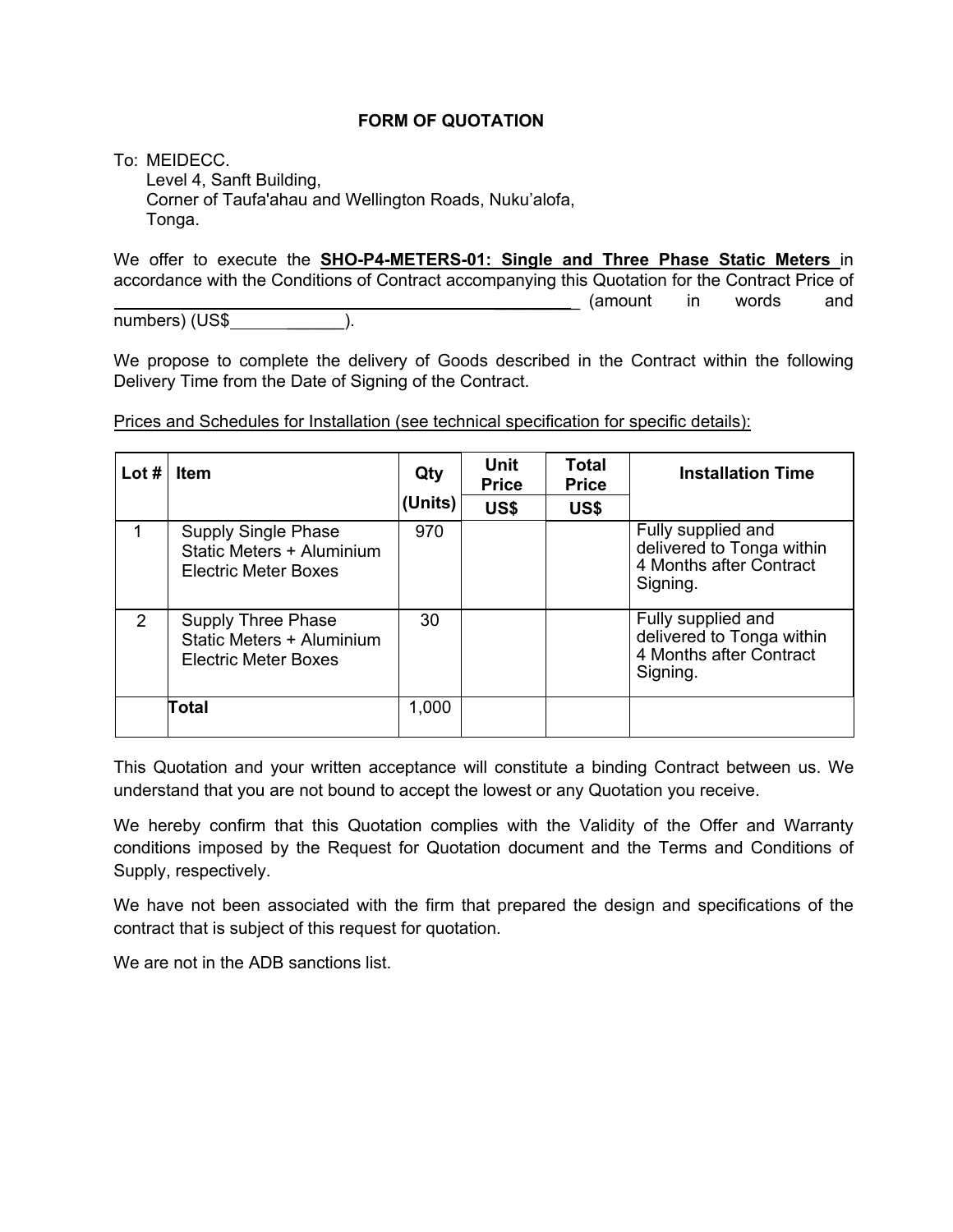| Authorized Signature:           |  |
|---------------------------------|--|
| Name and Title of<br>Signatory: |  |
| Name of Supplier:               |  |
| Address:                        |  |
|                                 |  |
|                                 |  |
| Phone Number:                   |  |
| Fax Number:                     |  |
| Email address:                  |  |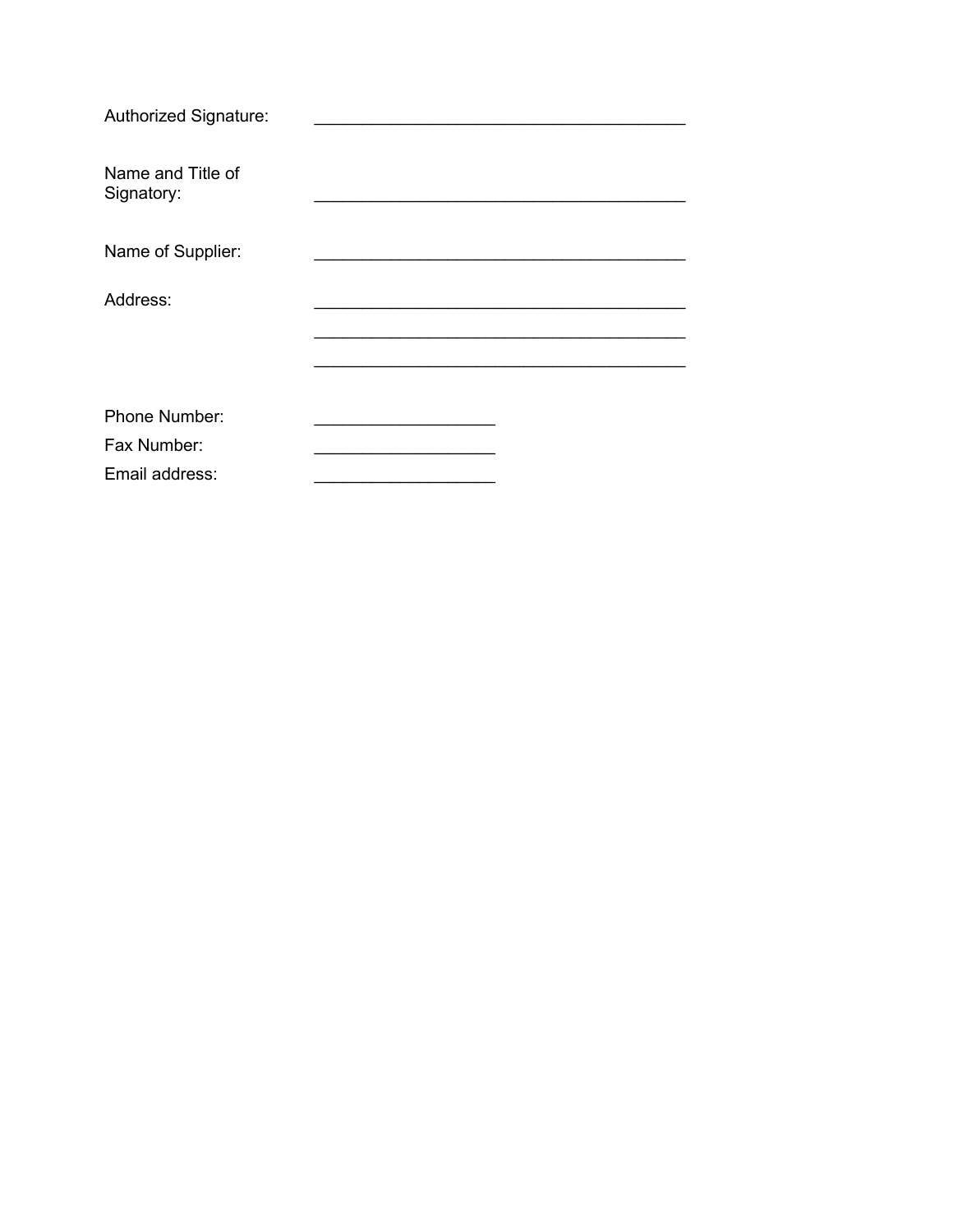# **FORM OF CONTRACT**

THIS AGREEMENT number **SHO-P4-METERS-01: Single and Three Phase Static Meters** made on \_\_\_\_\_\_\_\_\_\_, \_\_\_\_ 2021, between the **Ministry of Meteorology, Energy, Information, Disaster Management, Environment, Climate Change and Communication (MEIDECC)** (hereinafter called "the Purchaser") on the one part and **\_\_\_\_\_\_\_\_\_\_\_** (hereinafter called "the Supplier") on the other part.

WHEREAS the Purchaser has requested for quotation for **Supply of Single and Three Phase Static Meters** to be supplied by the Supplier, viz. Contract **SHO-P4-METERS-01** (hereinafter called "Contract") and has accepted the Quotation by the Service Provider the installation of goods under Contract at the sum of  $\Box$ (US\$ \_\_\_\_\_\_) (amount in numbers) hereinafter called "the Contract Price".

## NOW THIS AGREEMENT WITNESSETH AS FOLLOWS:

1. The following documents shall be deemed to form and be read and construed as part of this agreement, viz:

- a) Form of Quotation; Terms and Conditions of Supply, Technical Specifications;
- b) Addendum (if applicable).

2. Taking into account payments to be made by the Purchaser to the Supplier as hereinafter mentioned, the Supplier hereby concludes an Agreement with the Purchaser to execute and complete the supply of goods under the Contract and remedy any defects therein in conformity with the provisions of the Contract.

3. The Purchaser hereby covenants to pay, in consideration of the acceptance of Contract, deliver the goods as defined, the Contract Price in accordance with Payment Conditions prescribed by the Contract.

IN WITNESS whereof the parties hereto have executed the Contract under the laws of the **Kingdom of Tonga** on the date indicated above.

For and on behalf of For and on behalf of

**Signature and seal of MEIDECC: Signature and seal of the Suppler:**

Dr. Tevita Tukunga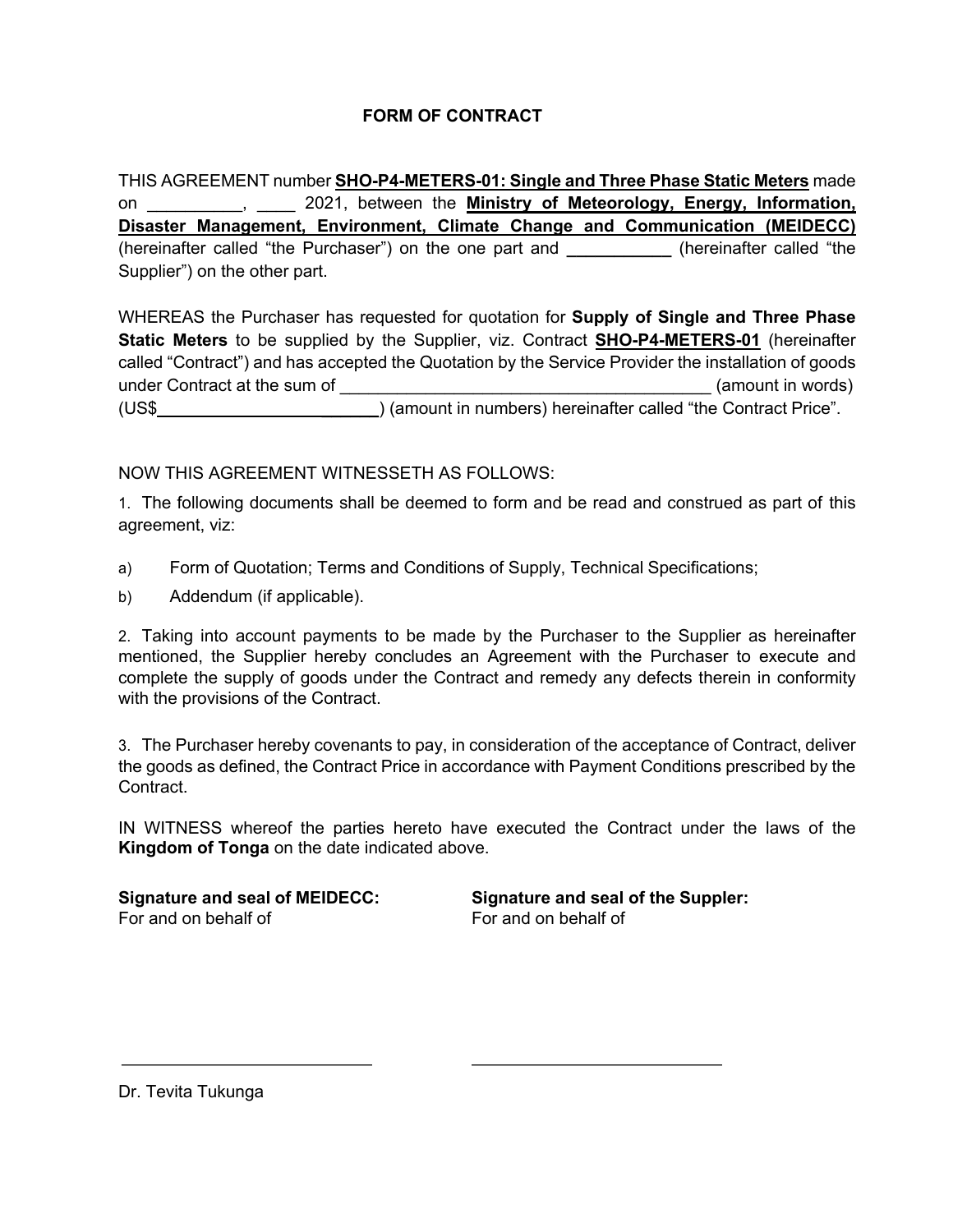# **TERMS AND CONDITIONS OF SUPPLY**

**Project Title:** Outer Island Renewable Energy Project, Phase 4. **Purchaser:** MEIDECC. **Package No. SHO-P4-METERS-01: Single and Three Phase Static Meters**

*1. Technical Specifications:*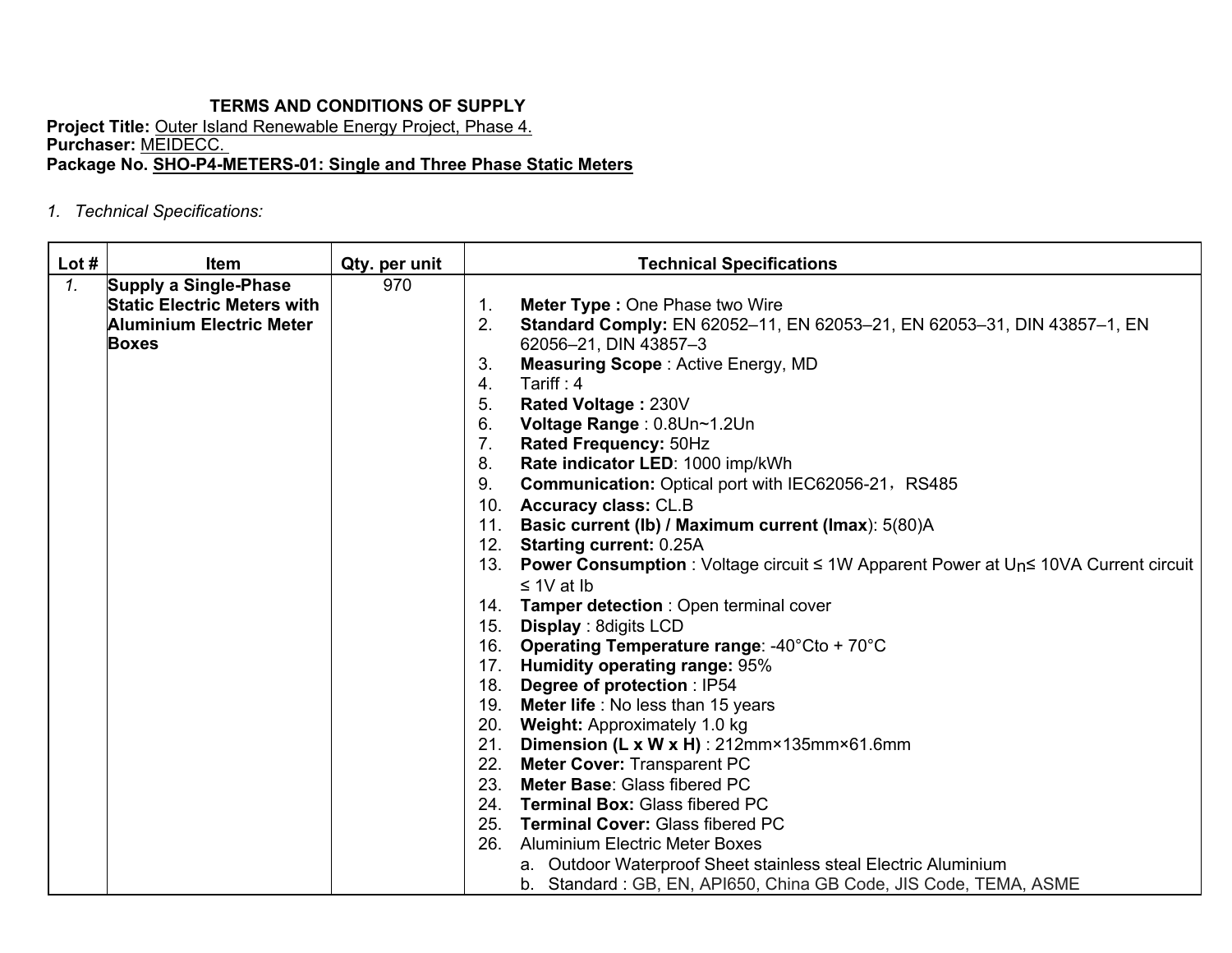| $\overline{2}$ . | Supply a Three phase        | 30 | 1.             | <b>Meter Type: Three Phase four Wire</b>                                                                            |
|------------------|-----------------------------|----|----------------|---------------------------------------------------------------------------------------------------------------------|
|                  | static electric meters with |    | 2.             | Standard Comply: EN 62052-11, EN 62053-21, EN 62053-31, DIN 43857-1, EN                                             |
|                  | aluminium electric meter    |    |                | 62056-21, DIN 43857-3                                                                                               |
|                  | boxes                       |    | 3.             | <b>Measuring Scope: Active Energy, MD</b>                                                                           |
|                  |                             |    | 4.             | Tariff: $4$                                                                                                         |
|                  |                             |    | 5.             | Rated Voltage: 230V                                                                                                 |
|                  |                             |    | 6.             | Voltage Range: 0.8Un~1.2Un                                                                                          |
|                  |                             |    | 7 <sub>1</sub> | Rated Frequency: 50Hz                                                                                               |
|                  |                             |    | 8.             | Rate indicator LED: 1000 imp/kWh                                                                                    |
|                  |                             |    | 9.             | Communication: Optical port with IEC62056-21, RS485                                                                 |
|                  |                             |    | 10.            | <b>Accuracy class: CL.B</b>                                                                                         |
|                  |                             |    | 11.            | Basic current (Ib) / Maximum current (Imax): 5(100)A                                                                |
|                  |                             |    | 12.            | <b>Starting current: 0.15A</b>                                                                                      |
|                  |                             |    | 13.            | <b>Power Consumption</b> : Voltage circuit $\leq 1$ W Apparent Power at U <sub>n</sub> $\leq 10$ VA Current circuit |
|                  |                             |    |                | $\leq 1$ V at Ib                                                                                                    |
|                  |                             |    |                | 14. Tamper detection: Open terminal cover                                                                           |
|                  |                             |    | 15.            | <b>Display: 7 digits LCD</b>                                                                                        |
|                  |                             |    | 16.            | Operating Temperature range: -40°Cto + 70°C                                                                         |
|                  |                             |    | 17.            | <b>Humidity operating range: 95%</b>                                                                                |
|                  |                             |    | 18.            | Degree of protection : IP54                                                                                         |
|                  |                             |    | 19.            | <b>Meter life</b> : No less than 15 years                                                                           |
|                  |                             |    | 20.            | Weight: Approximately 1.0 kg                                                                                        |
|                  |                             |    | 21.            | Dimension (L x W x H) : 212mm×135mm×61.6mm                                                                          |
|                  |                             |    | 22.            | <b>Meter Cover: Transparent PC</b>                                                                                  |
|                  |                             |    | 23.            | Meter Base: Glass fibered PC                                                                                        |
|                  |                             |    |                | 24. Terminal Box: Glass fibered PC                                                                                  |
|                  |                             |    |                | 25. Terminal Cover: Glass fibered PC                                                                                |
|                  |                             |    | 26.            | <b>Aluminium Electric Meter Boxes</b>                                                                               |
|                  |                             |    |                | a. Outdoor Waterproof Sheet stainless steal Electric Aluminium                                                      |
|                  |                             |    |                | Standard: GB, EN, API650, China GB Code, JIS Code, TEMA, ASME                                                       |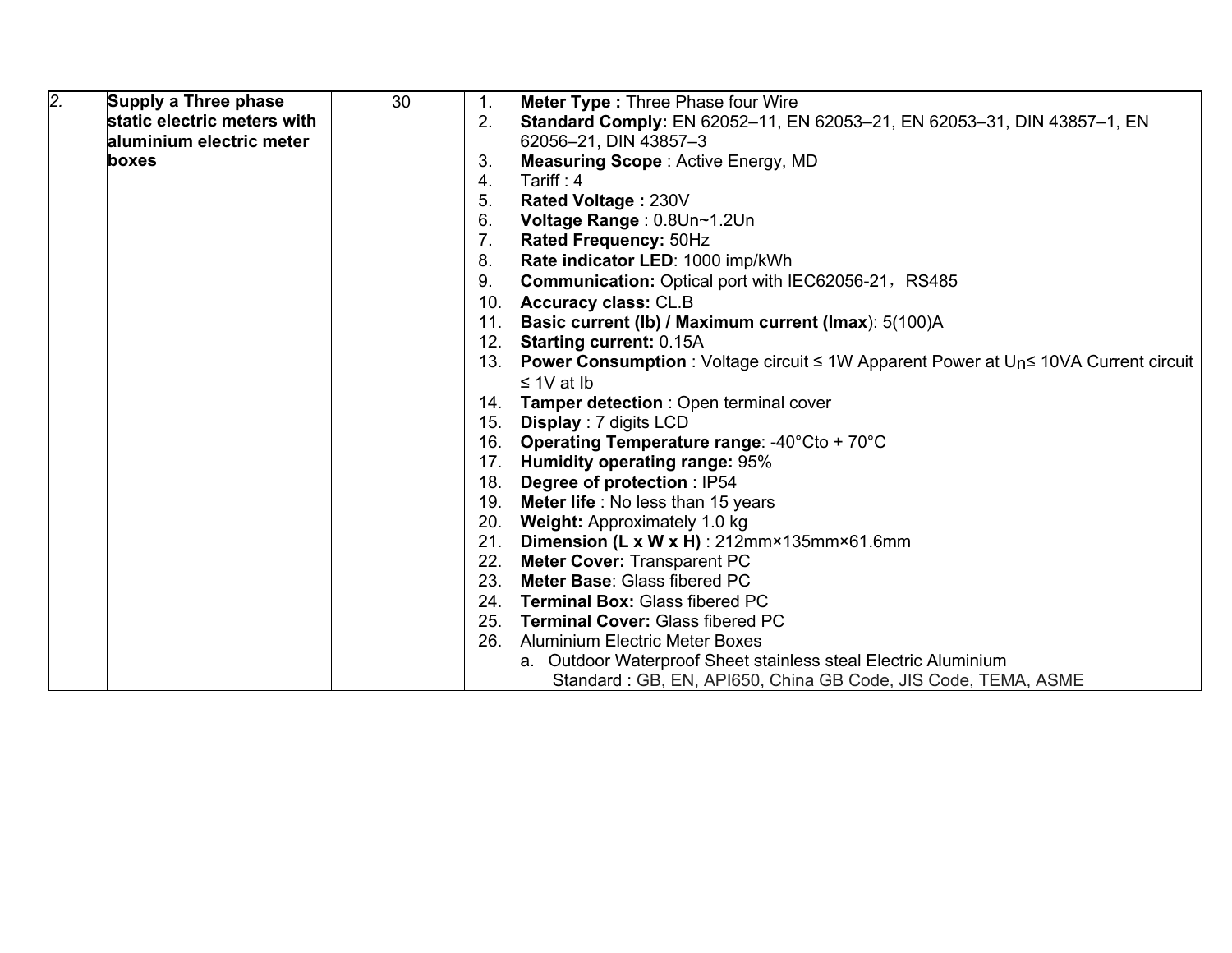Prices and schedule for Supply (see for specific details):

| Lot $#$ | <b>Item</b>                                                           | Qty<br>(Units) | Unit<br><b>Price</b> | <b>Total</b><br><b>Price</b> | <b>Installation Time</b>                                                               |
|---------|-----------------------------------------------------------------------|----------------|----------------------|------------------------------|----------------------------------------------------------------------------------------|
|         |                                                                       |                | US\$                 | US\$                         |                                                                                        |
|         | Supply Single Phase Static Meters +<br>Aluminium Electric Meter Boxes | 970            |                      |                              | Fully supplied and<br>delivered to Tonga<br>within 4 Months after<br>Contract Signing. |
| 2       | Supply Three Phase Static Meters +<br>Aluminium Electric Meter Boxes  | 30             |                      |                              | Fully supplied and<br>delivered to Tonga<br>within 4 Months after<br>Contract Signing. |
|         | Total                                                                 | 1,000          |                      |                              |                                                                                        |

- 2. Priority of deliveries: As listed above but if the Supplier would like to change this then they must engage with the Purchaser and seek approval.
- 3. Order of Islands: It may be possible to change the order the islands and supply the goods in an order that suits the circumstances at the time (e.g. weather, ferry availability, etc). However, this must be agreed to by all the stakeholders.
- 4. Specifications: All materials must be in compliance with the standard indicates on the Terms and Conditions of Supply.
- 5. Warranty: The goods must have at least a 2-year manufacturer's warranty.
- 6. Fixed Price: The unit rate prices indicated in the Form of Quotation are fixed and not subject to any adjustment during contract performance.
- 7. Completion of Supply: The supplies should be completed as per above schedule but not exceeding **4 months** from Contract Signing. Closer to the shipping of the materials to the sites, the Supplier shall notify the Purchaser of the updated Estimated Time of Arrival (ETA).
- 8. Insurance: The Goods supplied under the Contract shall be fully insured in a freely convertible currency against loss or damage incidental to manufacture or acquisition, transportation, storage and delivery. The insurance shall be in an amount equal to 110 percent of the value of the Goods on "All risks" basis.
- 9. Applicable Law: The Contract shall be interpreted in accordance with the laws of **Kingdom of Tonga.**
- 10. Resolution of Disputes: The Purchaser and the Supplier shall make every effort to resolve amicably by direct informal negotiation any disagreement or dispute between them under or in connection with the Contract. In the case of a dispute between the Purchaser and the Supplier, the dispute shall be settled in accordance with the provisions of the Kingdom of Tonga.
- 11. Delivery and Documents: Upon delivery, the Supplier shall provide the following documents to the Purchaser: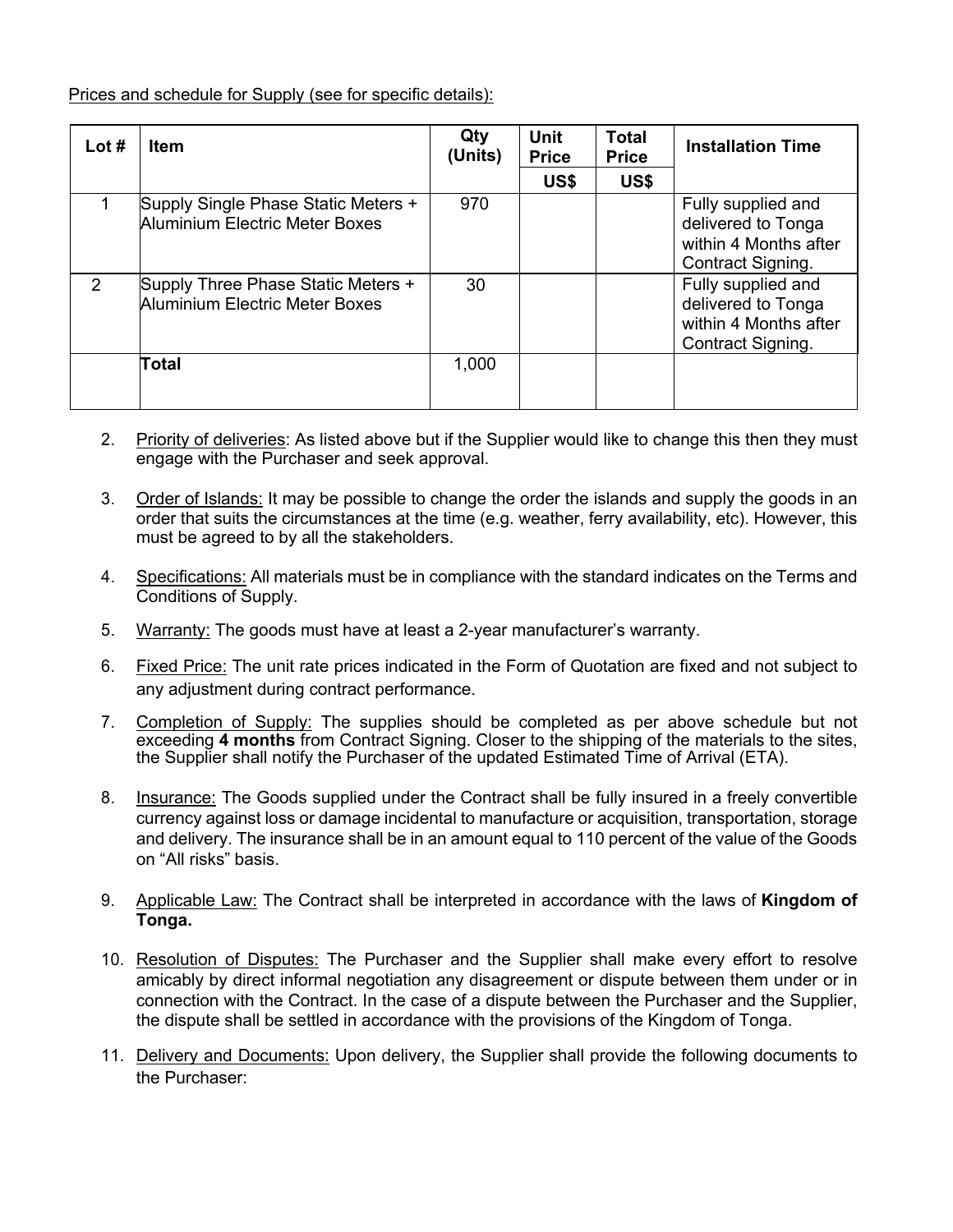- copies of quantity confirmation, shipping details, bill of lading, etc.
- copies of the Supplier's invoice showing materials description, quantity, unit price, and total amount;
- certificate of origin.

If goods are coming by courier, supplier shall also provide prior to delivery, copies of documents that will enable Purchaser to receive the goods. The above documents shall be received by the Purchaser at least one week before delivering the goods to the site(s), if not received, the Supplier shall be responsible for any consequent expenses.

- 12. Payment: Payment of the contract price shall be made in the following manner:
	- a. Advance Payment: Ten (10) percent of the Contract Price within forty-five (45) days of signing of the Contract. Payment shall be made provided the Supplier presents a request for payment accompanied by an Advance Payment Security in the form of a bank guarantee for an amount equal to the amount of the payment, and that shall be valid until the Goods are delivered.
	- b. On Delivery: The Purchaser shall pay the Supplier eighty (80) percent of the Contract Price of the Goods shipped within forty-five (45) days, upon arrival of the goods at the International Wharf on Tongatapu.
	- c. On Acceptance: Ten (10) percent of the Contract Price of Goods received shall be paid within forty-five (45) days of receipt of the Goods upon submission of a claim supported by the acceptance certificate issued by the Purchaser.
- 13. Warranty: Goods offered should be covered by warranty for at least 24 months from the date of supply.
- 14. Defects: All defects identified by the Purchaser will be corrected by the Supplier without any cost to the Purchaser within 30 days from the date of notice by the Purchaser. The name and address of service facility where the defects are to be corrected by the supplier within the warranty period are:

**Facility** 

Address \_\_\_\_\_\_\_\_\_\_\_\_\_\_\_\_\_\_\_\_\_\_\_\_\_

15. Force Majeure: The Supplier shall not be liable for penalties or termination for default if and to the extent that its delay in performance or other failure to perform its obligations under the Contract is the result of an event of Force Majeure.

 $\frac{1}{2}$  , which is the set of the set of the set of the set of the set of the set of the set of the set of the set of the set of the set of the set of the set of the set of the set of the set of the set of the set of th

For purposes of this clause, "Force Majeure" means an event beyond the control of the Supplier and not involving the Supplier fault or negligence and not foreseeable. Such events may include, but not restricted to, act of Purchaser in its sovereign capacity, wars or revolutions, fires, floods, epidemics, quarantine restrictions, and freight embargoes.

If a Force Majeure situation arises, the Supplier shall promptly notify the Purchaser in writing of such condition and the cause thereof. Unless otherwise directed by the Purchaser in writing, the Supplier shall continue to perform its obligations under the Contract as far as is reasonably practical and shall seek all reasonable alternative means for performance not prevented by Force Majeure event.